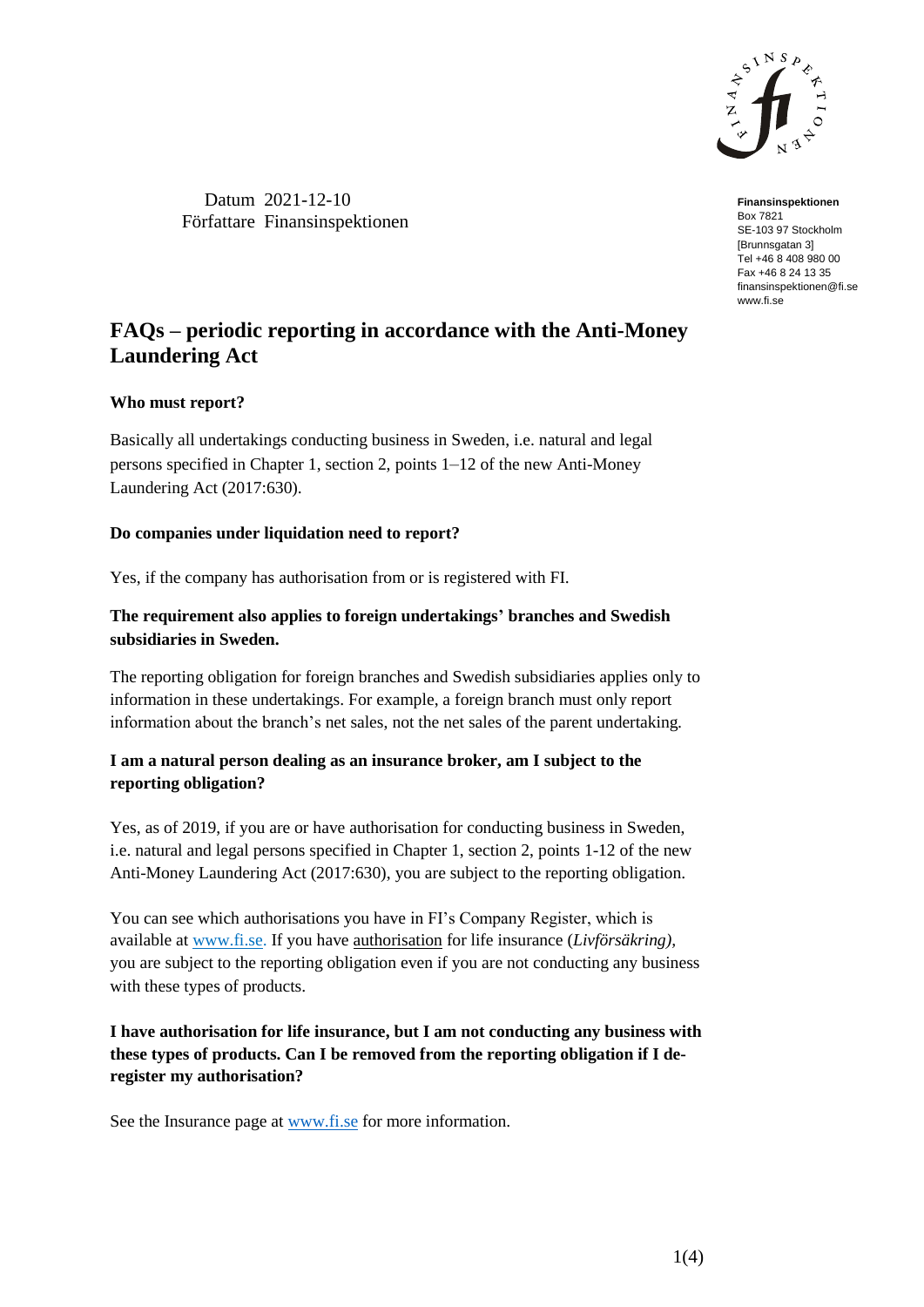

# **Reporting exemptions**

The undertakings that are exempted from the reporting obligation are specific tied agents for whom the obligation rests instead on the institution that is subject to authorisation. This applies, for example, to currency exchangers and money remitters.

The obligation does not apply to Swedish undertakings' branches and subsidiaries abroad.

Foreign companies who conduct cross-border operations in Sweden without having established a firm (for example via a branch or by other means through a natural or legal person) are not subject to this periodic reporting obligation.

#### **For which activities in the undertaking must we file a report?**

The undertaking must file a report for the part of the activities that are subject to Chapter 1, section 2, points 1–12 of the Anti-Money Laundering Act (2017:630). As such, insurance undertakings and insurance intermediaries, for example, only need to file reports for activities that refer to life insurance.

#### **Who at the undertaking is responsible for filing the report with FI?**

No single person has been specified as responsible for filing the report. The undertaking is ultimately responsible for ensuring that the report is filed, but may decide who within the undertaking is suitable for carrying out the task.

# **In terms of the group, what is the level of the reporting?**

Each individual legal entity is responsible for its own reporting. From a practical perspective, it is up to the group to decide who in the group is responsible for reporting for each unit. In other words, the group can decide to have one person file the reports for all subsidiaries as long as a report is filed for each individual undertaking.

#### **In what language should the report be filed?**

Swedish or English.

# **Why are all of the products offered by my undertaking not included as an option in the questionnaire?**

The questionnaire contains questions that FI considers to be necessary to be able to categorise the risk of the undertaking under supervision. While the questions may touch on some products and services, the aim is to create a risk profile for each individual undertaking, not to obtain an overview of their total product offering. It is possible that some undertakings may not offer any of the products or services that are listed in the questionnaire.

#### **What does "legal tax domicile" mean?**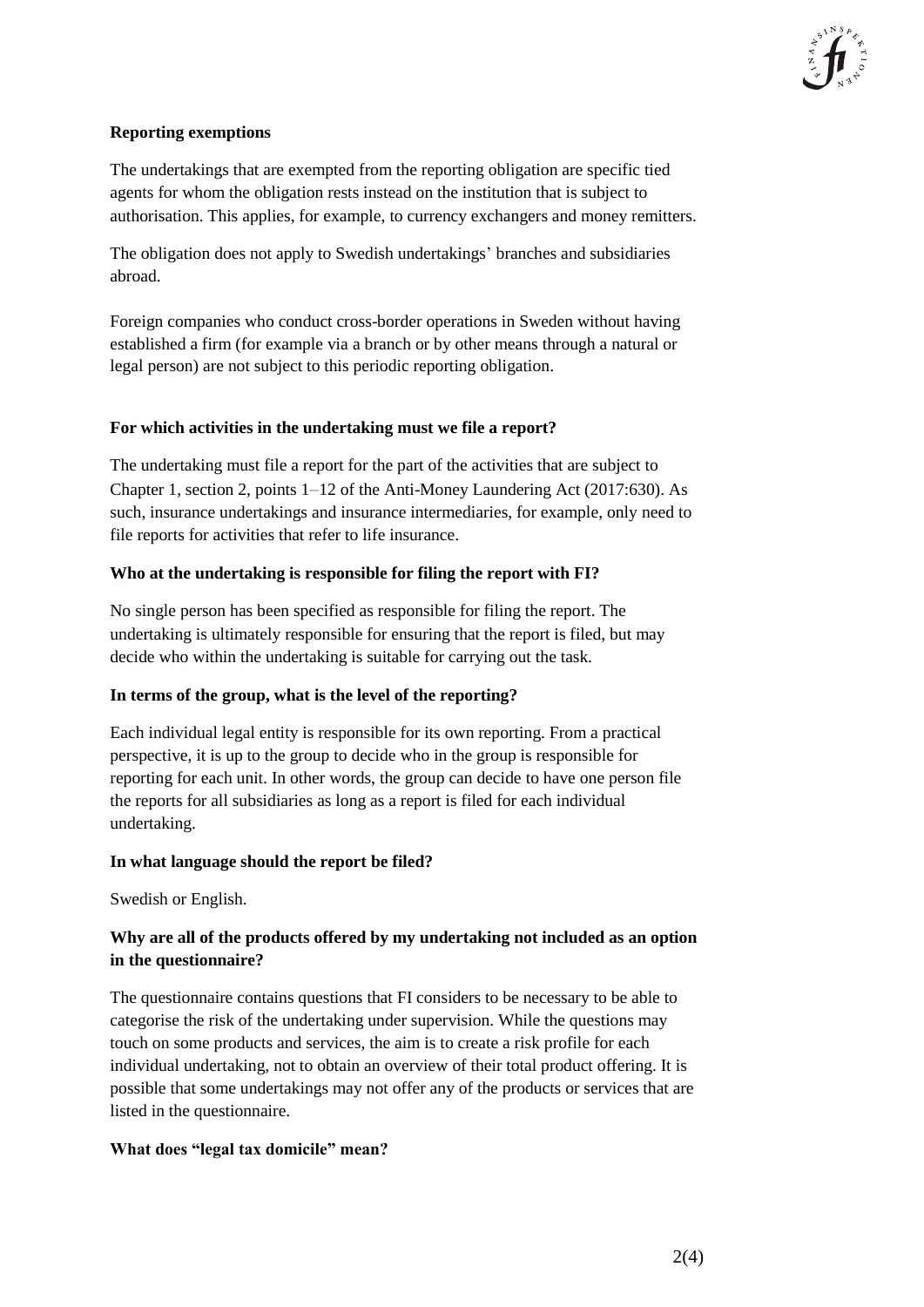

*Legal tax domicile* is the country where the undertakings' customers are registered for tax purposes. Questions about the legal tax domicile are intended to obtain an overview of the countries in which the undertakings' customers are registered for tax purposes. Please specify if a customer has a legal tax domicile in more than one country.

Example: If a customer has a legal tax domicile in both Sweden and the USA, this customer is counted in both fields, i.e. the field for legal domicile in Sweden and the field for legal domicile outside the EU.

An undertaking must identify where its customers have their legal tax domicile. In general, the legal tax domicile is the same as the country in which the customer lives or has permanent residency. The registered address can be a natural place to start when determining the legal tax domicile. Using this address, the undertaking can assess if it is reasonable that the registered address and the legal tax domicile are the same. In some cases, based on what is known about the customer in general, it is possible to assume with a high degree of probability where the customer's tax domicile is. In cases where such an assumption is not reasonable, additional measures should be taken to determine the location of the customer's legal tax domicile.

**When specifying the number of the undertaking's employees in Sweden, what happens if a service provider is a legal person and several consultants participate in the work remotely? Should the legal person in this case be considered a single employee?**

Yes, in this case, the legal person should be considered a single employee.

# **What are the definitions for "established business relationship" and "customer"?**

*Established business relationship* is defined in the Anti-Money Laundering Act (2017:630) as a business relationship that is expected to have a certain longevity.

A *customer* is defined in the Anti-Money Laundering Act (2017:630) as a party which has commenced or is about to commence a business relationship with an undertaking.

It is up to an undertaking to make an assessment based on these definitions and the nature of business which is conducted when defining its established business relationships and customers. Some guidance has been provided in the preparatory works, Bill 2016/17:163 (from page 188).

#### **What does the term "correspondent bank" mean?**

A *correspondent bank* is a bank that considers itself to have correspondent relationships as defined in Article 3(8)(a) of the Fourth Anti-Money Laundering Directive (2015/849). The answer to the question should be the number of relationships.

Article 3(8)(a) defines *correspondent relationships* between banks as